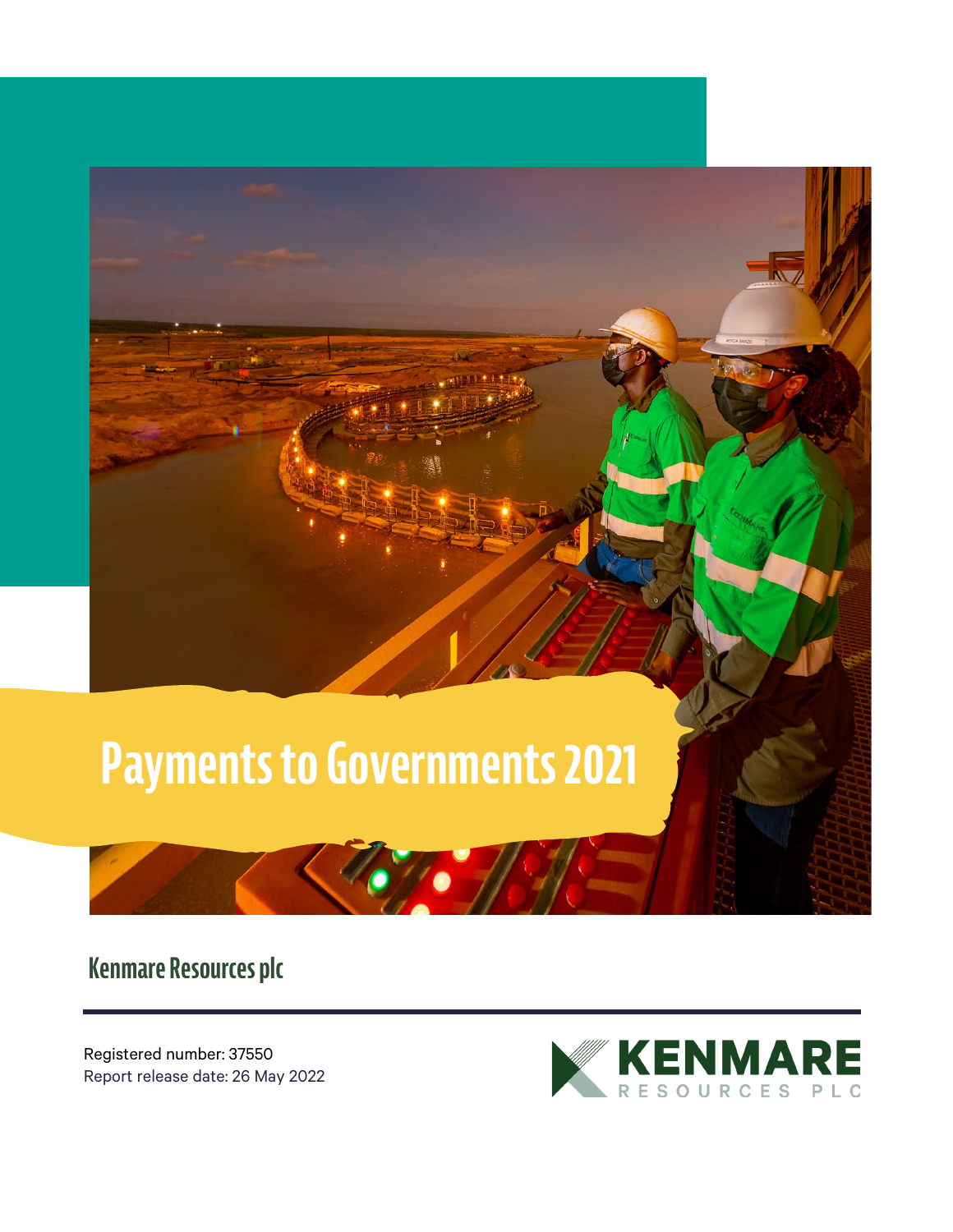#### **Introduction**

This report details payments to governments made by Kenmare Resources plc (the "Company") and its subsidiary undertakings (the "Group") for the financial year ended 31 December 2021.

This report has been prepared in accordance with the requirements of Part 2A of the Transparency (Directive 2004/109/EC) Regulations, 2007 (as amended) ("Part 2A"), Part 26 of the Companies Act 2014 ("Part 26") and rule DTR 4.3A of the UK Financial Conduct Authority's Disclosure Guidance and Transparency Rules ("DTR 4.3A"). Part 2A and Part 26 enact in Ireland domestic rules in line with Directive 2013/34/EU (the "EU Accounting Directive (2013)") and apply to large Irish incorporated companies, like the Company, that are involved in the exploration, discovery, development, and extraction of minerals. DTR 4.3A imposes equivalent requirements on issuers, like the Company, admitted to trading on the London Stock Exchange that are similarly involved in the exploration, development and extraction of minerals.

#### **About Kenmare Resources plc**

Kenmare Resources plc is an Irish incorporated company with a premium listing on the London Stock Exchange and a secondary listing on Euronext Dublin. Kenmare operates the Moma Titanium Minerals Mine (the "Moma Mine"), which is located on the northern coast of Mozambique. Moma is one of the world's largest producers of minerals sands products, accounting for production of approximately 8% of global titanium feedstocks and supplying to customers operating in over 15 countries. The Group's products are key raw materials, ultimately consumed in everyday quality-of-life products such as paints, plastics, and ceramic tiles.

The Group consists of the parent company (Kenmare Resources plc) and its subsidiary undertakings. The mining operations at the Moma Mine are carried out by the Mozambique branch of Kenmare Moma Mining (Mauritius) Limited ("KMML") and downstream processing is undertaken by the Mozambique branch of Kenmare Moma Processing (Mauritius) Limited ("KMPL"), both of which are wholly-owned subsidiary undertakings of the Company. KMML and KMPL account for 100% of the Group's turnover and 99% of the Group's total assets. Therefore, all revenues and operating costs of the Group's mining and processing operations are recorded by KMML and KMPL within the same tax jurisdiction, namely Mozambique.

The parent company, Kenmare Resources plc, conducts no direct exploration or mining activities. The Group's corporate costs are recorded by the parent company.

## **Scope of report**

Disclosure of payments to governments is required in respect of payments arising from the exploration, discovery, development and extraction of minerals; the payments included within this report therefore relate to the Group's mining and processing activities at the Moma Mine in Mozambique.

Groups are required to prepare a consolidated report disclosing payments made by the parent company and its subsidiary undertakings. Accordingly, this report reflects payments made by the Group companies conducting mining and processing activities, namely KMML and KMPL. The Group owns 100% of these entities and the amounts reflect 100% of the payments made by these subsidiary undertakings.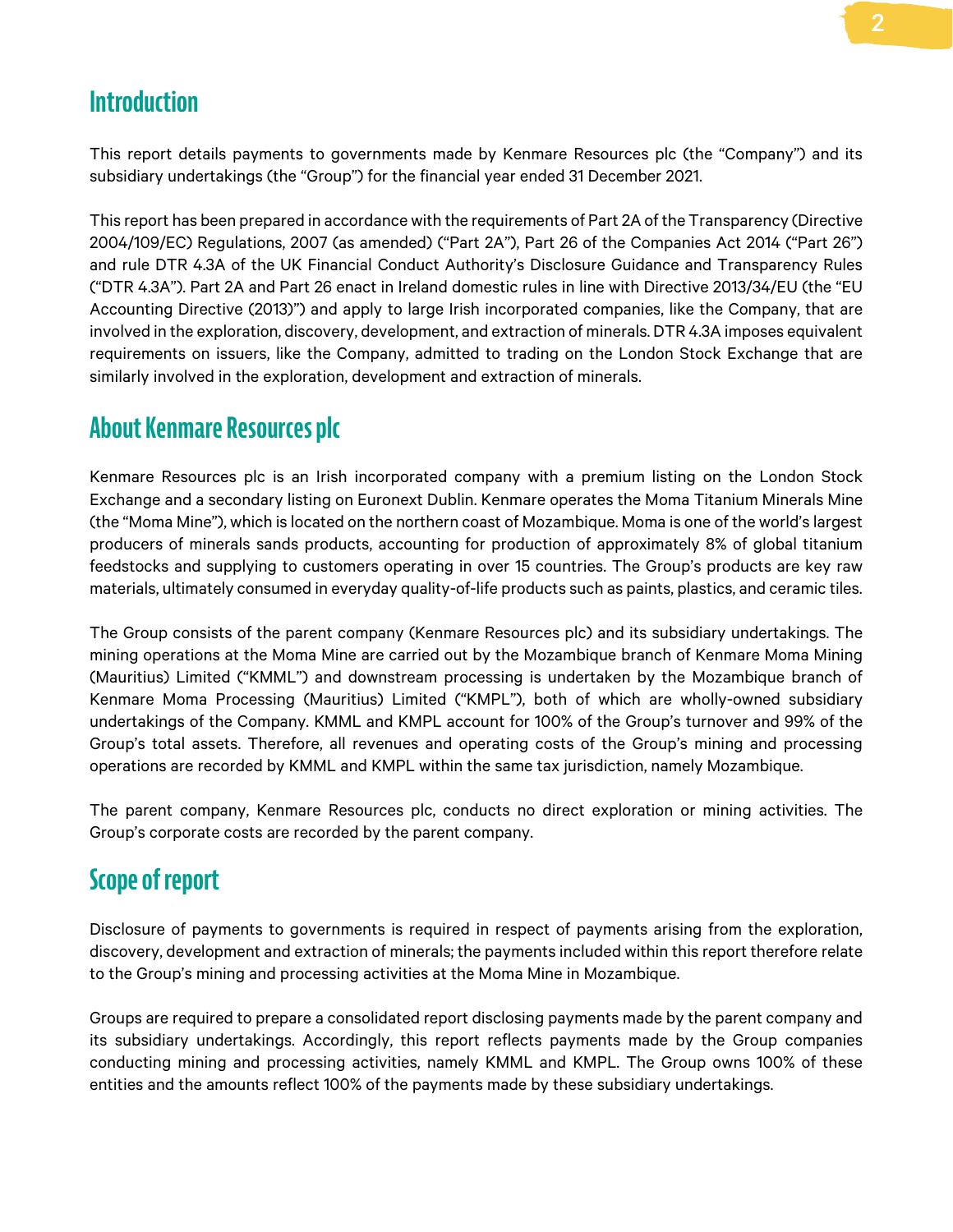For a broader discussion of the Group's payments to governments and its contribution to its host communities, please see the Group's 2021 Sustainability Report, available on the Company's website at [www.kenmareresources.com/investors/reports-and-presentations](http://www.kenmareresources.com/investors/reports-and-presentations)

## **Payments**

The payments disclosed in this report are on a cash basis.

The payments made to governments are required to be analysed into the following categories:

- Production entitlements this category includes the host government's share of production, which is usually outlined in a production sharing agreement. In 2021, the Group did not make relevant payments in this category.
- Taxes this category includes taxes paid to governments on income, profits or production arising from the Group's exploration, discovery, development and extraction of minerals. Taxes levied on consumption such as value added taxes, personal income taxes and sales taxes are excluded. KMML is subject to a corporation tax rate of 35% of the taxable profits of its Mozambique branch. Taxable profits of the branch are calculated by reference to the cash costs of producing Heavy Mineral Concentrate ("HMC") net of allowable tax deductions and increased by a defined margin.

KMML's Mozambique branch produces one product from its mining activities, namely HMC. HMC is sold to KMPL, which processes it into finished products (ilmenite, zircon, rutile and mineral sands concentrate), which are exported worldwide to third party customers. The cash costs of mining include the costs of mine face preparation, dredging and dry mining operations, Wet Concentrator Plant operations, rehabilitation and support services.

The margin applied to the cash costs of mining is stipulated in the Mineral Licensing Contract, dated 21 January 2002. The contract is between KMML and the Ministry of Mineral Resources and Energy (MIREME) of the Republic of Mozambique, acting for and on behalf of the Government of the Republic of Mozambique, which details the terms and conditions for the exploration, development and production of heavy minerals in the areas of Moma, Congolone and Quinga. The margin is determined by dividing the prices for sale of finished products to third party customers earned by KMPL in the year by the prices earned in the prior year, adjusted for inflation and applying this factor to the prior year margin. For the fiscal year ending 31 December 2021 the margin was 54.8%.

KMPL has the benefit of operating within an Industrial Free Zone ("IFZ") and as an IFZ company, it is exempted from corporation tax.

• Royalties – this category includes payments to a government for the rights to extract minerals or other materials. Typically amounts are levied based on production levels or revenues. KMML is subject to a mining royalty of 3% based on HMC sold to KMPL. The royalty is calculated by multiplying the cash costs of producing HMC, plus the margin as detailed above, by 3%.

KMPL is subject to a revenue royalty of 1% on revenue recognised.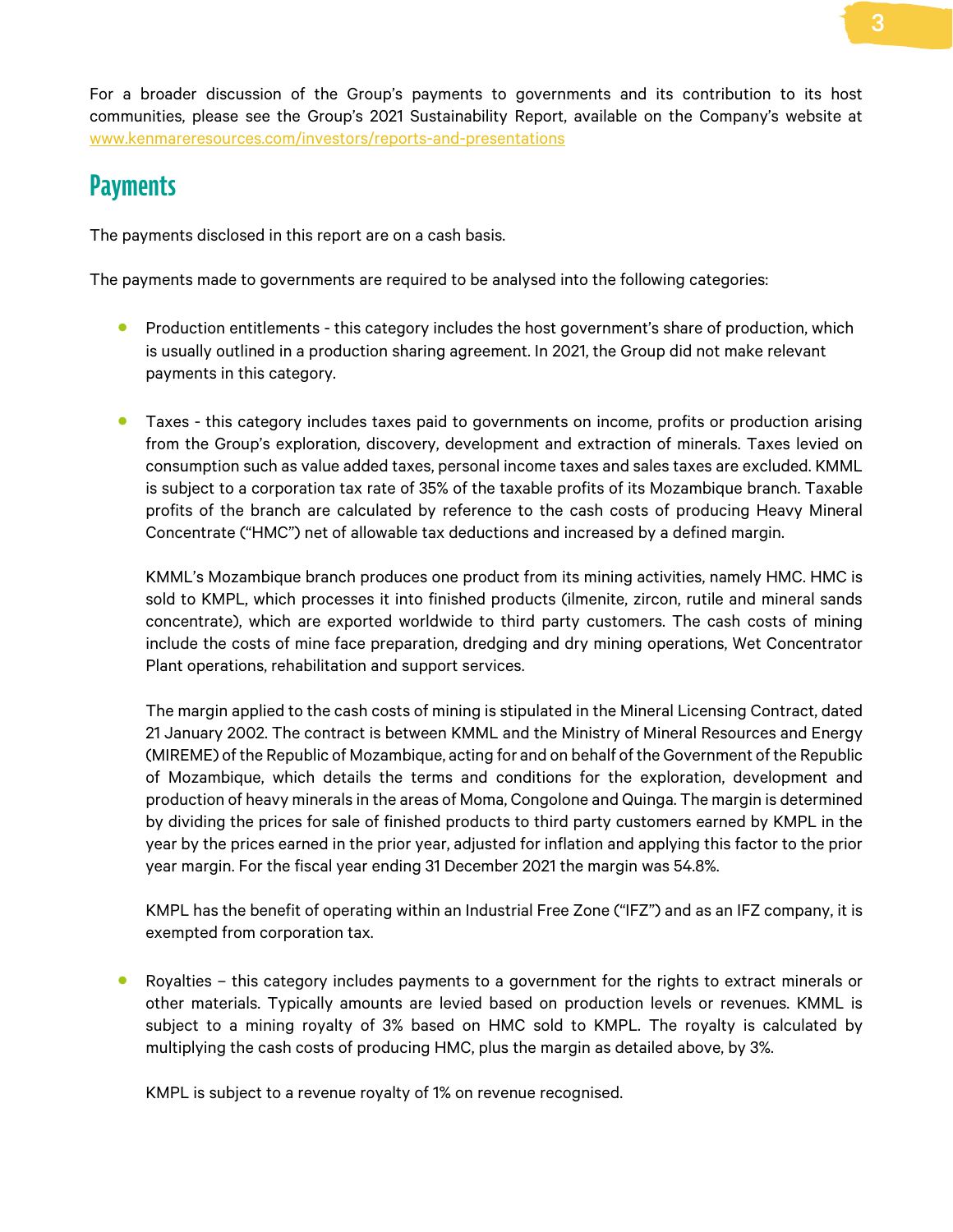- Dividends this category includes dividend payments other than dividends paid to a government as an ordinary shareholder of the Company or one of its subsidiary undertakings. In 2021, the Group did not make relevant payments in this category.
- Bonuses this category includes bonuses paid to a government for and in consideration of signature, discovery, production, awards, grants and transfers of extraction rights and production bonuses. In 2021, the Group did not make relevant payments in this category.
- Fees this category includes licence fees, rental fees, entry fees and other considerations for mining licences or concessions.
- Infrastructure improvements this category includes payments to governments for infrastructure other than in circumstances where the infrastructure is expected to be primarily dedicated to operational activities throughout its useful life. Payments that form part of the Group's social investment activities (which are primarily organised and administered by Kenmare Moma Development Association) are excluded. Such payments would include contributions in respect of local schools, healthcare or community facilities, or improvements to the general environment of local communities.

#### **Government**

"Government" means any national, regional or local authority of a country, and includes a department, agency or undertaking that is a subsidiary undertaking where the authority is the parent undertaking.

All payments referred to this report are made to the Government of Mozambique or its agencies; in particular, they are made to Autoridade Tributária Unidade dos Grandes Contribuintes–Nampula, a department of the Mozambican tax authority.

## **Analysis by project/entity**

An analysis of payments by project is required where payments are attributable to specific projects. Projects are defined as operational activities which are governed by a single contract, licence, lease, concession or similar legal agreement, and form the basis for payment liabilities with a government. Where agreements are substantially interconnected in operating and geographical terms, with substantially similar terms, those agreements should be treated as a single project. Payments may be disclosed at an entity level where payments are made in respect of obligations imposed at that entity level rather than at a project level. Payments below are disclosed at the entity level for KMML and KMPL, which between them operate the Moma Mine, which is treated as one project for purposes of this Report.

## **Materiality**

Under Part 2A and Part 26, a payment need not be disclosed if it is a single payment of less than the equivalent of €100,000 or a series of related payments in a single year whose total is less than the equivalent of €100,000.